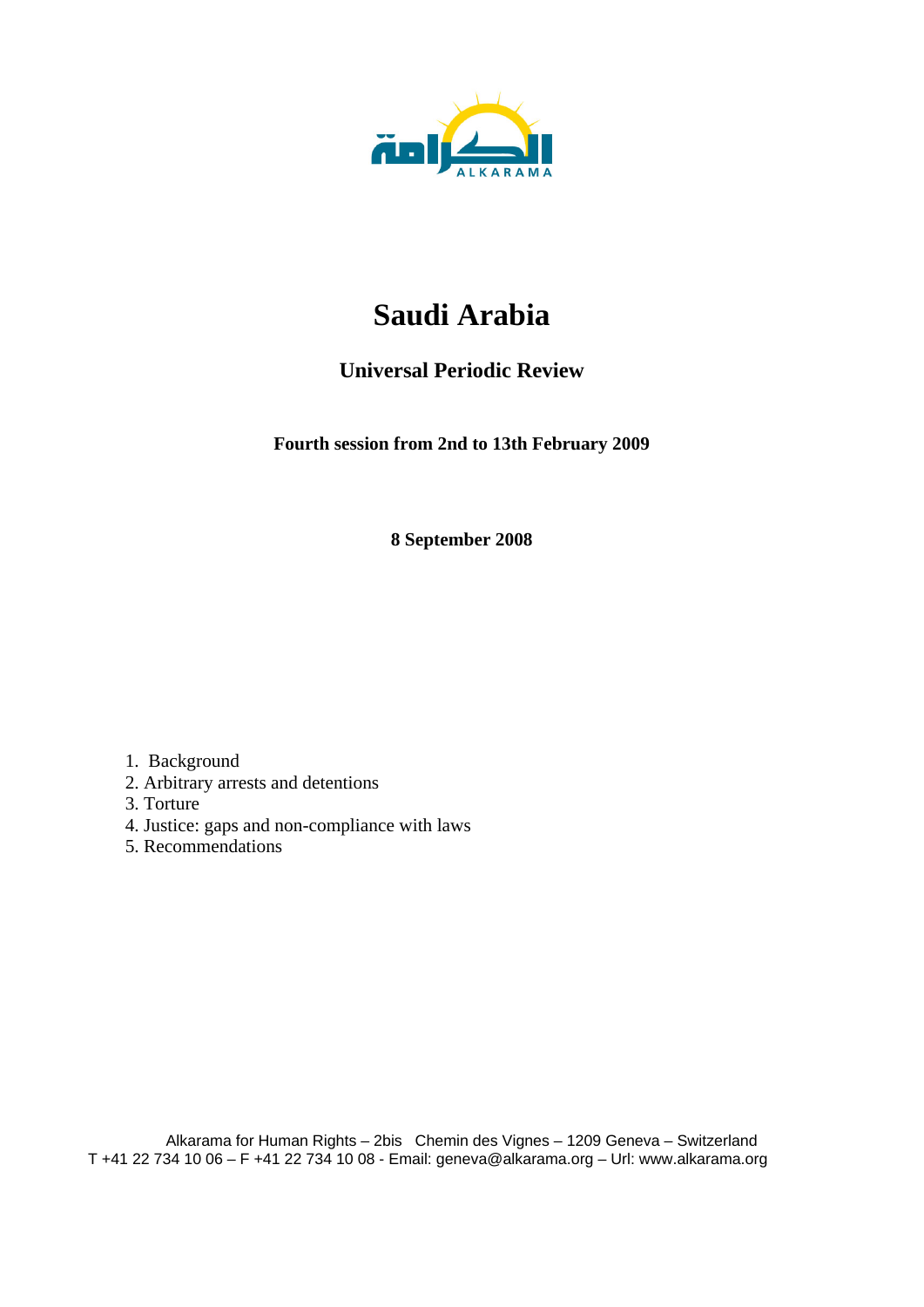## **Saudi Arabia**

#### **1. Background**

The Kingdom of Saudi Arabia was proclaimed on 23 September 1932. It is an absolute monarchy where the king is both the Head of State, and the Head of Government. He also enacts laws and holds the function of servant to the two holy cities, Mecca and Medina. In accordance with the Basic Law, he has full authority over the army, the secret services (*al-mabahit al-aama*), the police and the *Mutawwa* (Islamic police).

Opposition parties are not tolerated and, in general, any challenge to the authorities in power is suppressed. However, the alignment of the king with the American positions and the involvement of the country in the Gulf wars of 1991 and 2003, most notably through the presence of U.S. military on the territory, shocked many Saudis.

The participation of 15 Saudis in the attacks of 11 September 2001, and the presence of many combatants in Afghanistan has placed the kingdom in a delicate situation. Externally, it is accused of serving as a base for Islamist terrorism while, domestically, criticism vis-à-vis the alliance with the USA is growing. Saudi Arabia has been the scene of many attacks.

After 11 September 2001, U.S. pressure on the country became more pronounced. Cooperation on the control of humanitarian associations and transfer of their funds by the two governments has been strengthened. Many charitable organizations which benefited from the Kingdom's authorities' official support have been banned and their assets frozen.

The reform movement that emerged in the 90s faces difficulty in developing because of the repression taking place. Persons who dare become engaged in calling for constitutional reforms are prosecuted. Advocates defending civil liberties and policies are particularly affected, especially if they speak publicly through the Arab media.

Arbitrary arrests and detentions of Saudi citizens and foreigners are of a massive and systematic nature, and torture is widely practiced. Trials are usually unfair and convicts are often kept in detention after having served their sentences.

However, with Saudi civil society claims growing stronger, the king has contemplated institutional and political reforms. A "basic law" concerning the rights and responsibilities of government was introduced by decree in 1992. A reform of the judiciary system was announced and a criminal procedure code promulgated in November 2001.

In March 1993, 14 administrative regions with local councils were created. In August 1993, a council of ministers (Advisory Council) was set up. Appointed by the king every 4 years, its function is to assist the government. In June 2006, for the first time, six women were nominated for this council. Since 2005, half of the ministers are elected while the other half is chosen by the king. The right to vote is only granted to men aged over 21. They also vote to elect municipal councillors. From 2009, women over 21 should also be allowed to vote.

Saudi Arabia has been a member of the Human Rights Council since May 2007; it has been a party to the Convention against Torture since 23 September 1997 and submitted its initial report to the Committee against Torture in 2001. The Advisory Council ratified the Arab Charter on Human Rights in April 2008.

#### **2. Arbitrary arrests and detentions**

Arbitrary detention without due process of law and without trial, which may last up to several years, is a major human rights problem in Saudi Arabia. According to Article 2 of the Code of Criminal Procedure, the arrest or detention of any person must be in accordance and pursuant to the statutory provisions, and the duration of such a detention must be determined by the competent authority, the judicial authority in this case. Also, detention may only take place in areas that are intended for this purpose. Article 4 of the same law also explicitly provides for assistance and recourse to a lawyer for those arrested and detained.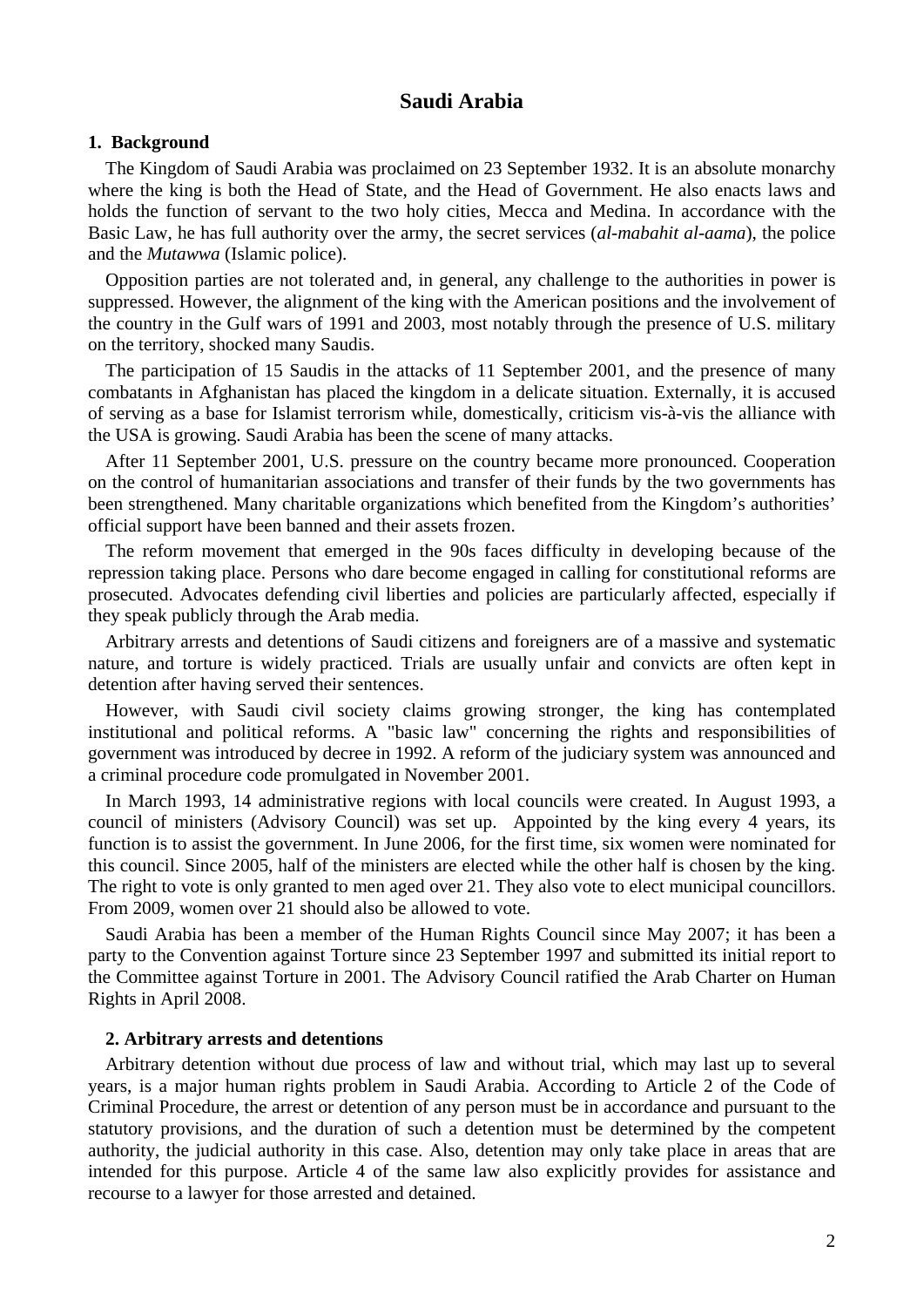Alkarama regularly submits cases of arrests and arbitrary detentions to UN bodies. In most cases, particularly when it comes to people arrested for political reasons, they are carried out by agents of the general intelligence services (*al-mabahit al-aama*) without any arrest warrant being presented, and without any reason being given to justify this measure. Alkarama is particularly concerned by the arrests of persons having exercised their right of expression in a peaceful manner, and of human rights activists, some of whom are members of the organization.

Walid Lamri, a member of Alkarama was arrested 27April 2007 at home, by agents of the intelligence services. He was returning from a business trip in several cities in the region where he met with families of victims of arbitrary detention that had provided information on cases of torture and arbitrary arrests, and the conditions of their relatives in detention. This information was intended to be communicated to the various protection mechanisms of the UN human rights system. At the time of his arrest, he was not informed of the grounds of the arrest and the facts of which he was accused, and no arrest warrant was presented to him. He has never been brought before a magistrate to be legally indicted, and he has not been the subject of any legal procedure. He has therefore not had access to an appeals process to challenge the legality of his detention. He is still in detention to the present day<sup>1</sup>.

Critics exercising their right of expression through the internet may be subject to pressures extending to arrest and arbitrary detention.

Mr Faisal Al Majed, a Saudi, was arrested in Kuwait on 30 September 2007 and deported to Saudi Arabia. A victim of mistreatment from the beginning, he was held incommunicado in a cell of Al Hayr prison near Riyadh for 6 months. He was questioned on the steps he had taken of informing Arab NGOs of the case of his brother Tallal, who has also been arbitrarily detained for 6 years. He was accused of having given information on violations of human rights in the region to NGOs by internet<sup>2</sup>.

Ahmad Fouad Al Farhan who runs a very popular blog in Saudi Arabia (http://www.alfarhan.org/) has openly voiced strong criticism of the arbitrary arrests and detentions of persons of the Saudi Arabian reform movement under the pretext of the fight against terrorism. Having been informed two weeks earlier of his likely arrest, he refused to sign the public apology that the Interior Ministry demanded of him. He was arrested on 10 December 2007, taken to an unknown destination and held incommunicado until 5 January 2008. He was released without trial on 26 April  $2008<sup>3</sup>$ .

Incommunicado detention, sometimes for long periods beyond the limits set by law, is common, particularly during the pre-trial phase. The judicial authorities exercise little control over pre-trial detention. Places of detention are often intelligence services centres that are beyond the control of the judicial authority.

Dr. Saud Mukhtar Al-Hashimi was arrested on 5 February 2007 when he met with 8 other well-known personalities of Saudi civil society to discuss the constitution of a committee for the defence of civil and political freedoms, as well as the need for constitutional reforms in the country. Dr Al-Hashimi has often intervened in the Arab media to give his opinion on various issues concerning the political situation in the Middle East and his conception of the reforms. A statement by the spokesman of the Ministry of Interior, General Mansur al-Turki, justified the arrests, accusing these men of "supporting and financing terrorism" and "conducting illegal activities relating to illegal collection of funds and diversion of funds for suspicious parties ". Held incommunicado for long periods (156 days for Dr. Al-Hashimi), none of them has made an appearance before a magistrate to be notified of an indictment or of the legal grounds of their arrest. They have not been able to consult a lawyer or to challenge the legality of their detention by introducing a review by a court. They have not been tried so far. The Working Group on Arbitrary Detention found, in its Opinion 27/2007, that the detention of Dr. Saud Al Hashimi and eight other persons constituted a serious violation of the Universal Declaration of Human Rights<sup>4</sup>.

The fact of denying detainees access to legal counsel and external medical care, as well as visits from their families is one of Alkarama's many concerns. Lawyers appointed by the detainees' relatives only rarely obtain permission to assist them. Consequently, the detainee has no legal possibility of challenging the validity of his detention. But most importantly, many prisoners are not freed after serving their sentence and are kept in prison without a fixed date of release<sup>5</sup>.

 $\overline{a}$ 

http://fr.alkarama.org/index.php?option=com\_content&task=view&id=94&Itemid=38

<sup>2</sup> http://en.alkarama.org/index.php?option=com\_content&task=view&id=99&Itemid=52

<sup>3</sup> http://en.alkarama.org/index.php?option=com\_content&task=view&id=66&Itemid=52

<sup>4</sup> http://en.alkarama.org/index.php?option=com\_content&task=view&id=56&Itemid=52

 $5$  The annex contains a list of nearly 360 detainees who remain in prison, in some cases for years, although they have not been the subject of legal proceedings or have not been released after serving their sentences.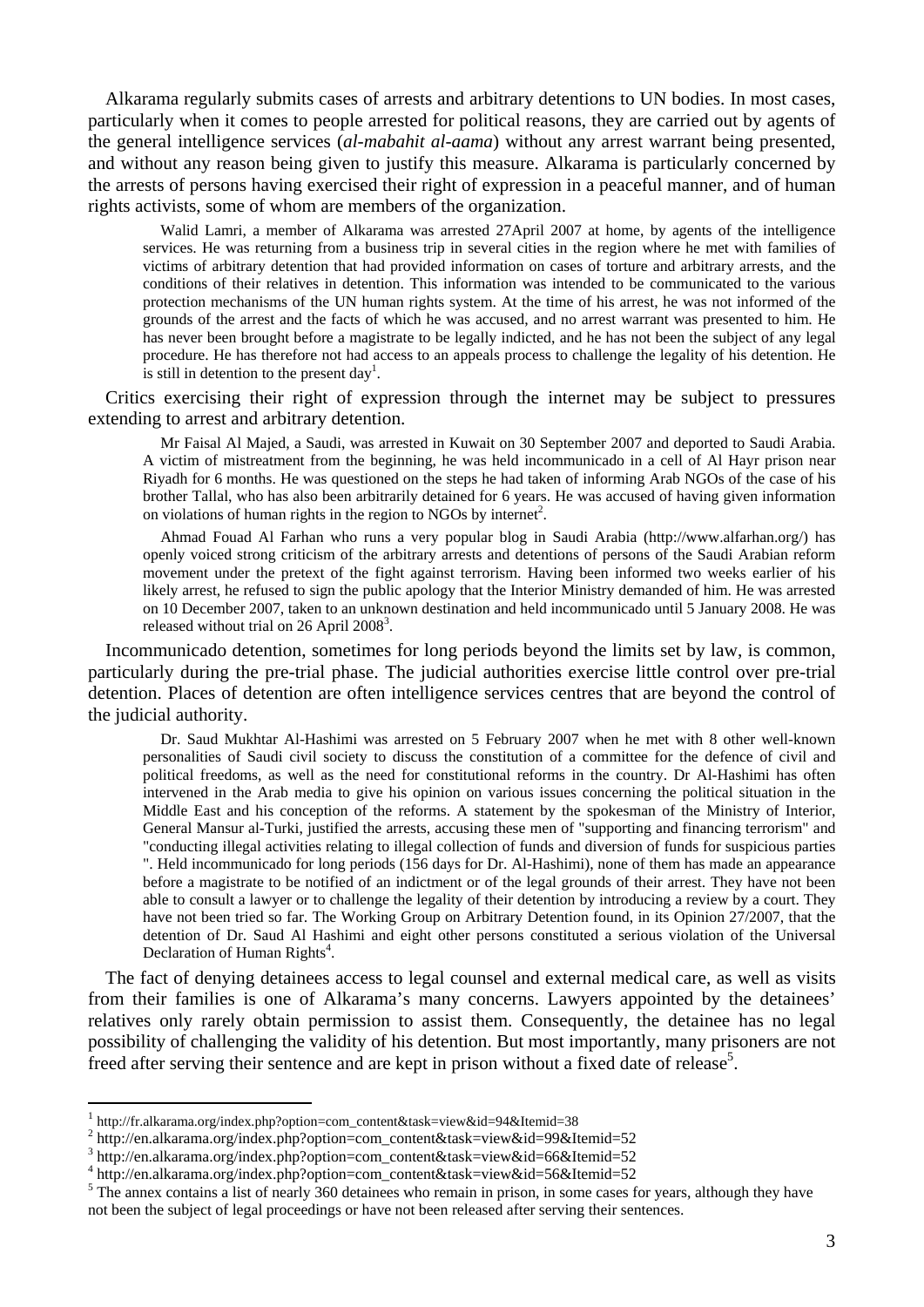Mr Mahmoud Hozbor, a Syrian citizen working in Saudi Arabia, was arrested on 3 July 2003 and detained in a secret location, without any legal procedure. For more than six months, his family was unable to obtain any information as to his fate. It was not until January 2004 that they obtained permission to see him a single time, at the Al Hayr prison. They learned that he had been subjected to severe torture and had been held incommunicado and in total isolation for several months. Sentenced to 18 months in prison, he was transferred to the intelligence services detention centre of Al-Jouf's and no longer received any visits. At the end of the prison sentence, Mr Hozbor was not released and was kept in secret detention. He finally gave a sign of life by telephone on 20 June 2008 but remains imprisoned without any legal basis<sup>6</sup>.

#### **3. Torture**

 $\overline{a}$ 

Article 2 of the Code of Criminal Procedure specifies that an arrested person may not be subjected to torture and ill-treatment. The Saudi government stated, in its initial 2001 report, that "domestic law does not provide for any exceptional circumstances, including orders from a superior, which may be invoked to justify torture." Saudi Arabia also ensures that confessions extracted under torture are not admissible in a court action and that a suspect may withdraw his confession at any time during the proceedings. However, if an explicit prohibition of torture was established by Royal Decree No. M/39 of 3 November 2001 Code of Criminal Procedure, no legal provision provides for criminal penalties for those who practice it, the Committee has already pointed out<sup>7</sup>.

The Committee also stressed "*The requirement of article 100 of the statute of the Directorate of Public Security for an investigating officer to endeavour "by judicious means" to ascertain the reasons for an individual's silence. While the article in question formally proscribes resort to torture or coercion, such a requirement unjustifiably heightens the risk of conduct violating the Convention.*"

In reality, the people arrested by the intelligence services are held incommunicado in the intelligence services' premises, sometimes for long periods, and are often victim to torture or illtreatment.

Mr Abdulrahim Al-Murbati, a Bahraini businessman residing in Saudi Arabia, has been detained without legal procedure since 22 August 2003, and his family has been without news of him since 6 June 2008. After his arrest by the General Intelligence services in Medina, he was held incommunicado for more than four months. It was during their first visit in December 2003 that his family was told that he has been brutally tortured since his arrest: he was tortured a great number of times, and at each interrogation, he was whipped on the back and the soles of his feet with electric cables. He was imprisoned in solitary confinement, in a freezing cell lit day and night with a very bright light, and was never provided with medical care. He has never been tried<sup>8</sup>.

The aim of torture is often to obtain confessions that are then used in judicial proceedings. Suspects are transferred to a local police station and imprisoned in a cell with a surface of 1m x 1.5m in complete isolation where they are beaten, threatened, insulted and deprived of care and sleep.

It is common for detainees who demand counselling, a doctor's visit, or their families, or who want to challenge their detention in legal terms to be subject to sanctions in the form of torture. Those who have suffered ill-treatment do not systematically have access to medical care. It is only when their state of health is alarming that the detainees are transferred to a hospital.

Gharmallah Khaled Ouda Al Zahrani, who was born in 1972, was arrested by the general intelligence services on 20 July 2004. His family has never been allowed to visit him in prison, nor to provide him with a lawyer, nor obtain news of him directly or through the administration. They are particularly worried because Khaled Al Zahrani has very fragile health, suffering from a "diffuse interstitial pulmonary fibrosis" since a first detention without trial lasting six years from 11 March 1998 to 26 October 2003. He was urgently evacuated to the King Faisal hospital from the beginning of his last arrest. The medical report, prepared on 28 July 2004 by the department of internal medicine in which he was treated after his emergency evacuation, prescribes serious medical treatment and specialist care. In June 2007, he was still imprisoned in the basement of Al Hayr prison

<sup>6</sup> http://en.alkarama.org/index.php?option=com\_content&task=view&id=73&Itemid=52

<sup>7</sup> http://www.unhchr.ch/tbs/doc.nsf/(Symbol)/CAT.C.CR.28.5.Fr?Opendocument

<sup>8</sup> http://fr.alkarama.org/index.php?option=com\_content&task=view&id=322&Itemid=81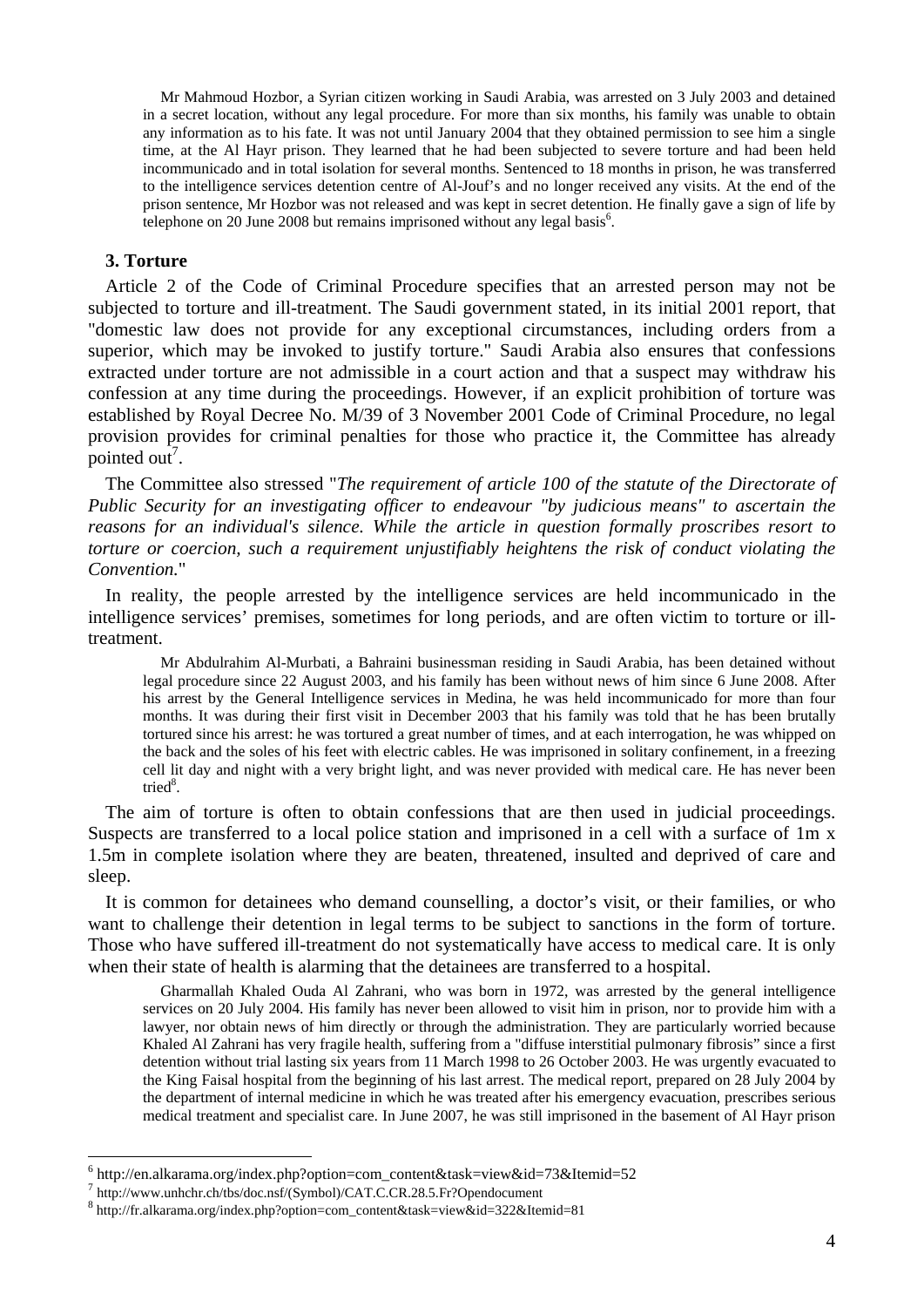in inhumane conditions. It appears he has had severe respiratory crises requiring interventions to resuscitate him<sup>9</sup>.

Article 38 of the Code of Criminal Procedure includes the right for detainees to submit complaints. It does not, however, explicitly mention that they may be about torture. But these complaints are not taken into account and allegations of torture during trials are routinely ignored.

#### **4. Justice: gaps and non-compliance with laws**

Saudi Arabia is one of the few Muslim countries where the judicial system and jurisprudence is based almost exclusively on Islamic law, which in Saudi Arabia is rite hanbalite. It still does not have a Penal Code.

Justice is rendered by civilian and religious courts. The former deal with international affairs, such as financial and commercial disputes with a foreign company. Judges are appointed by the king on the proposal of the High Council on Legal Issues composed of 12 judges. The independence of the courts is enshrined in the Constitution (Article 46) but the king may intervene to modify or cancel judgements (art. 12 and 50).

It must also be acknowledged that legal texts, on the one hand, do not adequately ensure the principles of law, and on the other, that they are not respected. Criminal offences being insufficiently defined, prosecutors thus have full latitude to define them. The judges themselves have a wide margin of interpretation of Sharia, their definitions of crimes and convictions are variable, and their decisions are often arbitrary and dictated by the executive. The absence of codification promotes, in particular, arbitrary arrests and detentions and torture. The presumption of innocence is a little-honoured principle.

The law stipulates a period of custody which may be prolonged unduly. Being set at five days by the investigator, he may refer the matter to the regional bureau of investigation which may extend that period up to 40 days. If the investigation requires more time, it is up to the national bureau of investigation, under the Ministry of Interior and therefore the attorney General, who is himself appointed by the minister, to give the order to prolong the detention which can last up to six months (article 14). The investigator can in turn, for the purposes of the investigation, maintain the suspect in isolation for 60 days without contact with the outside world, except for his lawyer (art. 119).

It is not uncommon for trials to take place behind closed doors without witnesses other than those for the prosecution, which may be officers of the intelligence services responsible for the preliminary investigation. The meetings are expeditious and a guilty verdict declared even in cases of doubt. Finally, acts are condemned without being recognized as criminal offences.

Dr Said bin Zair, 56 years old, and professor of information sciences at the University of Ryadh, was arrested on 6 June 2007 in Riyadh. A personality known in the country for the public position he adopts about the need for institutional reforms, as well as his support of the reformers' movement, he has been jailed several times: once for over 8 years, from 5 March 1995 to 24 March 2003, without trial and without ever having been legally prosecuted. He was arrested a second time on 20 April 2004 after giving an interview to Al Jazeera. In the wake of his arrest, he was held incommunicado for several months. He was sentenced to 5 years' criminal imprisonment on 19 September 2004, following an unfair trial during which none of his fundamental rights were respected. He never had access to the charges filed against him, nor was he able to benefit from a lawyer's assistance on the day of his trial. He was released on 8 August 2005 but was arrested again on 6 June 2007. He has been held incommunicado since then<sup>10</sup>. His son, Saad bin Zair, a lawyer and a human rights activist aged 29 was also arrested by the intelligence services on 10 April 2007 and has been held incommunicado since then.

Some detainees report mock trial they did not even attend. In fact, they are summoned by a magistrate who notifies them of their conviction. It is at that time that they become aware of the charges being brought against them. They therefore have no means to defend themselves since the judicial process is over.

 $\overline{a}$ 

<sup>&</sup>lt;sup>9</sup> http://fr.alkarama.org/index.php?option=com\_content&task=view&id=55&Itemid=81<br><sup>10</sup> http://en.alkarama.org/index.php?option=com\_content&task=view&id=25&Itemid=52